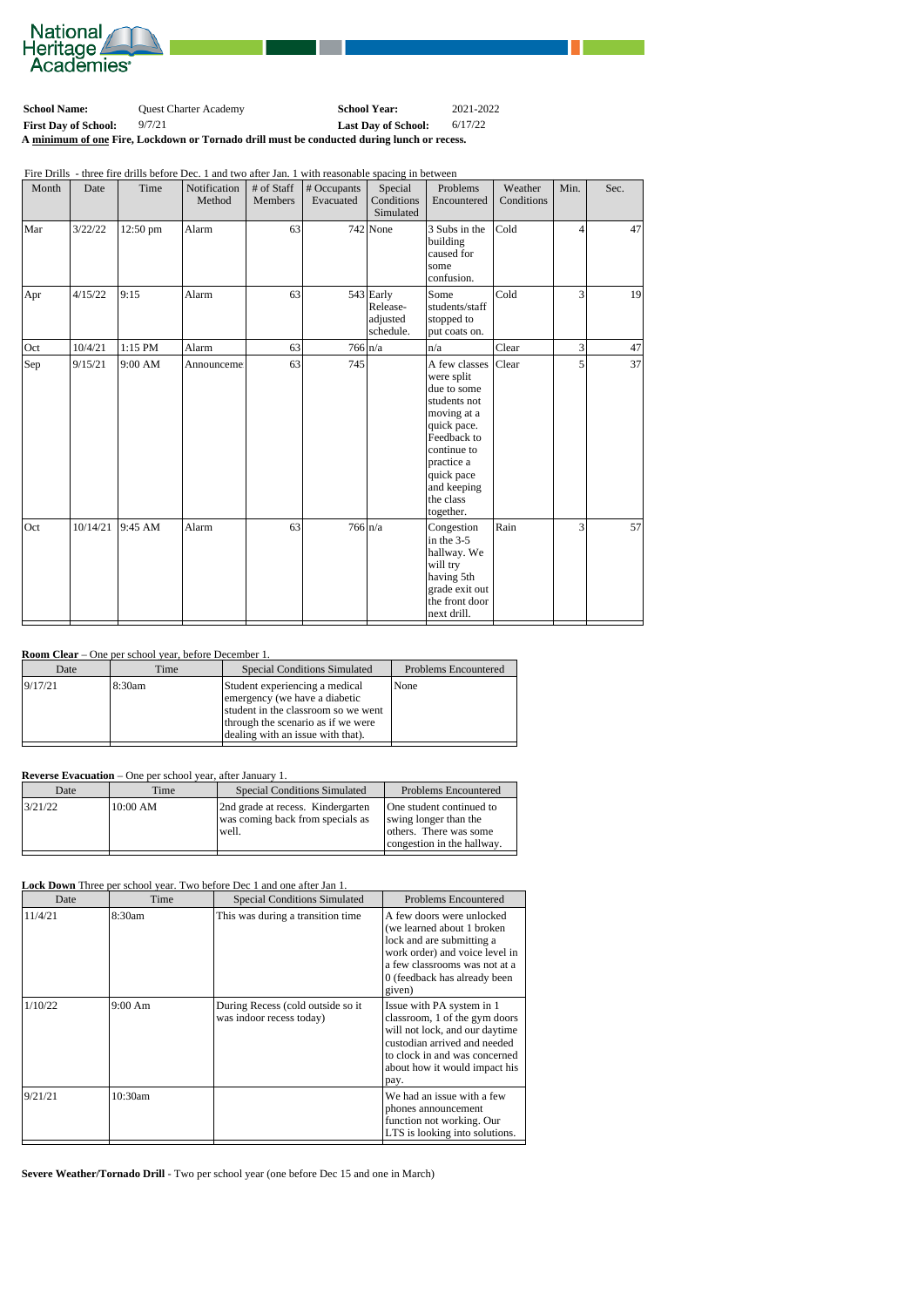

| Date    | Time    | <b>Special Conditions Simulated</b>                                                     | <b>Problems Encountered</b>                                                                                                                                              |
|---------|---------|-----------------------------------------------------------------------------------------|--------------------------------------------------------------------------------------------------------------------------------------------------------------------------|
| 9/22/21 | 9:00 am |                                                                                         | We had to trouble shoot with new<br>lunch equipment and storage in the<br>hallway which slowed us down. We<br>have communicated with the school<br>regarding next steps. |
| 3/3/22  | 1:00 PM | One of the bathrooms was<br>closed off- $kinder/3-5$<br>transition to and from specials | Middle School Students went to<br>homeroom location, instead of<br>current class location. New teachers<br>didn't get out in the order so the flow<br>was disrupted.     |

**Reunification – One type** completed by **December 31**